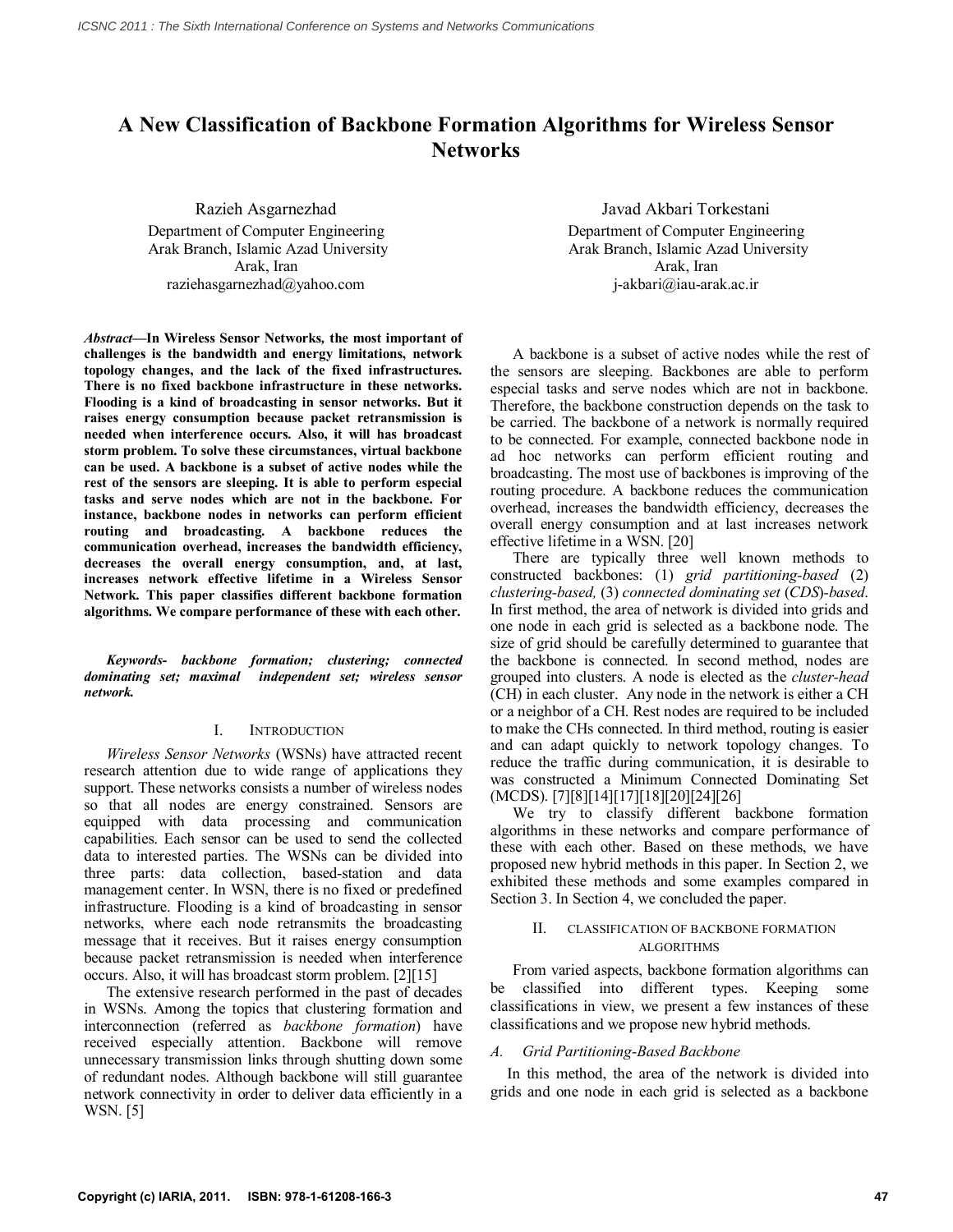node. The size of grid should be carefully determined to guarantee that the backbone is connected.

*Geographical adaptive fidelity* (GAF) is a grid partitioning algorithm for backbone construction. In this algorithm, each GAF node uses location information itself. The algorithm divides the network into virtual grids so that nodes are distributed into small virtual grids. Any node in one grid can directly communicate with any node in the other grid. This is why that all nodes in the same grid are *equivalent*. Thus, one node from each grid is enough to construct a connected backbone. According to virtual grid, any node in adjacent grid can communicate with each other. The communication range is supposed deterministic. Assume *r* is the size of the virtual grid, and also *R* is the transmission range. Because any two nodes in adjacent grids can be communicate with each other, this equation can be used for grids: [26]

$$
r^2 + (2r)^2 \le R^2 \rightarrow r \le R / \sqrt{5} \tag{1}
$$

# *B. Clustering-Based Backbone*

Clustering is method for partitioning nodes of the network into groups. CHs are used to dominate the other nodes within the clusters. Clustering can provide a hierarchical architecture for efficient routing. At most existing solutions for clustering usually consists of two phases: construction and maintenance. In the first phase, nodes are chosen to act such as coordinators of the clusters. Then, clustering maintenance is required to reorganize the clusters due to mobility and failure of nodes. [7][14][18][24]

*Low-energy adaptive clustering hierarchy* (LEACH) is a protocol. According to this protocol randomly decide whether or not to become CHs. The parameter used in decision making is the percentage of desired CHs in the network. In this protocol, sensors that decide to become CHs broadcast their decision. Each node reports to the CH with the highest signal strength. Selection of CHs is periodically repeated to balance energy consumption of nodes. The structure of the clusters constructed through LEACH is inefficient because the sink may be very far from many CHs. [14]

A clustering algorithm proved that only clustering schemes that position their resultant clusters within the isoclusters of the monitored phenomenon are guaranteed to reduce the nodes' energy consumption and extend the network lifetime. This was the first clustering algorithm; it employs the similarity of the nodes' readings as the main criterion in cluster formation. [24]

Another algorithm [18] proposed a mechanism as no two CHs could be direct neighbors and any other node should be adjacent to at least one CH. Each node has a unique node *key* and also knows the *key*s of its one hop neighbors. The basic idea behind the CH algorithm is to use the node *key* as a priority indicator when selecting CH in each cluster. Each node compares its *key* with the *key*s of its neighbors. At first, all nodes are undecided. If a undecided node has the lowest *key* among its undecided neighbors, the node decides to create its own cluster and broadcasts the decision and its *key* as the cluster *key*. Upon receiving a message from a neighbor so that announces itself to be a CH, each undecided node will declare itself as a non-CH node and also will inform its neighbors through transmitting a message. [18]

*Distributed mobility-adaptive clustering* (DMAC) is a distributed clustering algorithm. It uses a mechanism similar to the algorithm in Lin and Gerla [18] to construct clusters. But, it uses the weight (the rest energy in the cluster or the capacity of the nodes) of the nodes instead of node ids as keys. This algorithm is followed with such weight instead of the original lowest id used in Lin and Gerla [18]. The basis behind the DMAC is a protocol for the topology control of large WSNs that Basagni et al. [8] proposed and called S-DMAC. This protocol is used to select a subset of nodes to build a connected backbone and let all other nodes switch to an energy conserving *sleep mode*. A connected backbone includes of backbone nodes and gateway nodes so that interconnect the backbone nodes. Backbone nodes are the CHs computed by DMAC. S-DMAC optimized the overhead at both stages consist of construction and maintenance through limiting the use of *hello* messages. The backbone is reorganized only in two times. First, introducing a new batch of nodes with much higher energy than the current nodes, second backbone nodes deplete their energy. A non-backbone node will join a newly inserted backbone node when the residual energy of the new backbone node exceeds the original one's energy through a predefined threshold. [7]

*Virtual Backbone for Energy Saving* (ViBES) is a backbone algorithm. It uses the energy efficient construction. The idea behind ViBES was a subset of the sensor nodes that formed a connected backbone (the selected nodes via intermediate nodes and links). A small part of the nodes are selected to be the backbone, and the actual backbone is created through connecting the selected nodes via intermediate nodes and links. ViBES construction included of two important phases: (1) selection of primary ViBES nodes (2) their interconnection to form a connected backbone.The selection of the ViBES nodes is performed at each node according to the algorithm proposed in [8]. Every node has a unique id, a generic weight and also knows about the id and the weight of its one hop neighbors. Nodes that have the biggest weight among their neighbors become primary ViBES nodes. The other nodes decide to be primary ViBES nodes or ordinary nodes corresponding with the decision of all the neighbors with a bigger weight. At last, the process terminated when all sensor nodes be partitioned into primary ViBES nodes and ordinary nodes. A backbone is constructed through connecting the primary ViBES nodes via some ordinary nodes. Keeping this algorithm in view, primary ViBES nodes that are two or three hops away, select interconnection nodes until be part of the backbone. Thus, the backbone paths formed guarantee that the final backbone is connected. Figure 1 illustrates the process of selection of ViBES nodes. [6]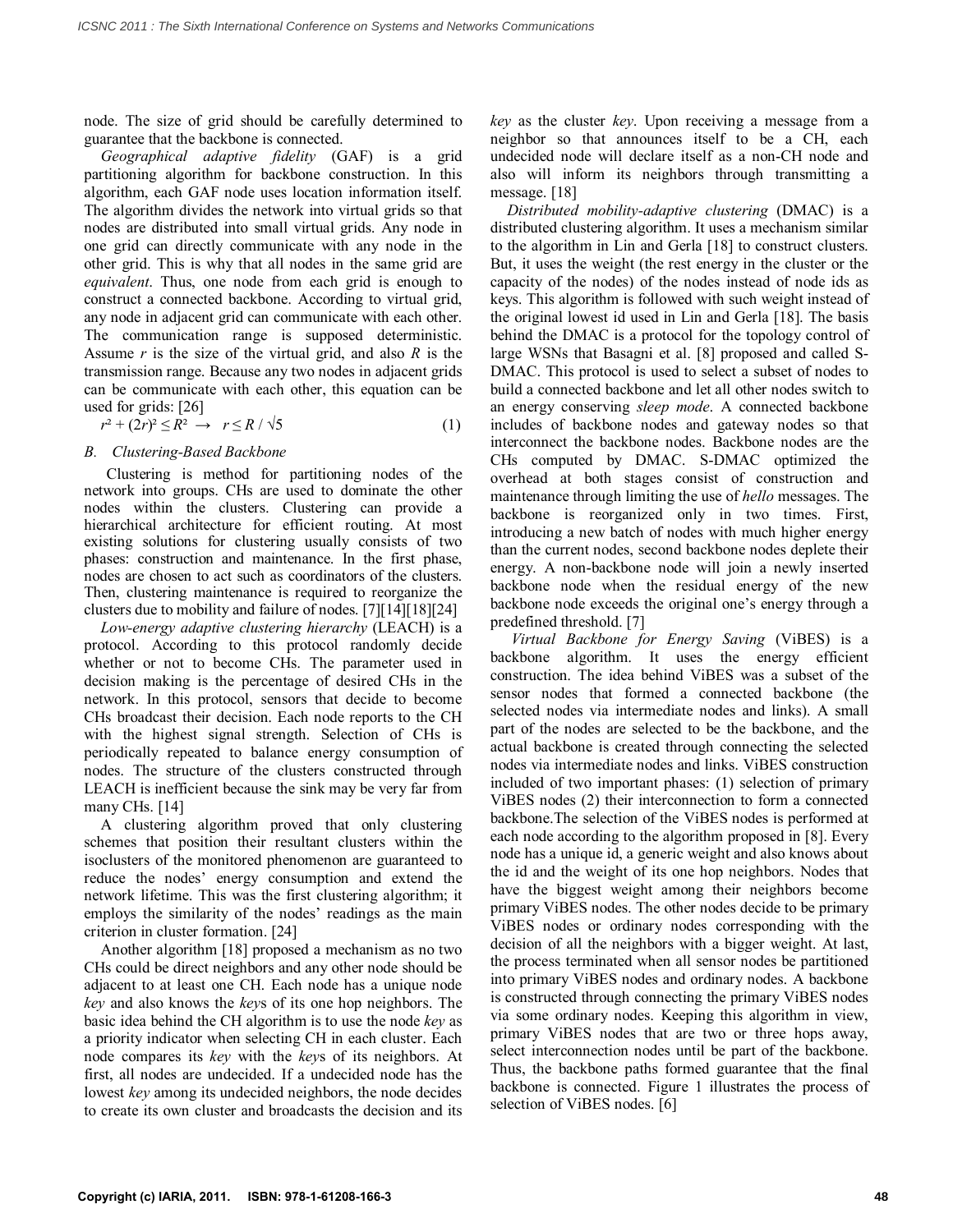

Figure 1. illustrates the process of selection of ViBES nodes. [6] Rectangles and black circles construct the final backbone.

*C. Connected Dominating Set (CDS)-Based Backbone*

From varii aspects, CDS construction algorithms can be classified into different types. Keeping some classifications in view, we exhibited a few instance of these classifications.

*1) UDG and DGB*

The CDS construction algorithms can classified into two types: *Unit Disk Graph* (UDG) based algorithms and *Disk Graphs with Bidirectional* (DGB) links. In UDG and DGB, the link between any pair of nodes is bidirectional. The nodes transmission ranges in UDG are the same but in DGB are different. The MCDS in UDG and DGB has been shown to be NP-hard. [2][19][20][21]

## *2) MIS based and Non-MIS based*

*Independent set* (IS) of a graph G is a subset of vertices so that no two vertices are adjacent in the subset. *Maximal Independent set* (MIS) is an IS, so that it is not a subset of any other IS. Note that in an undirected graph, a MIS is also a *Dominating Set* (DS). The MIS based algorithms have two kinds of realization. The optimal node selection is based on some criteria such as node degree, rest energy of node, and node id. [12][20][22][23]

*3) Centralized algorithm and Decentralized algorithm*

Algorithms that construct a CDS can be divided into two types: centralized and decentralized. The centralized algorithms in general result in a smaller CDS with a better performance ratio than that of decentralized algorithm. The decentralized algorithms also can be divided into two types: distributed and localized. In distributed algorithms, the decision process is decentralized. But in the localized algorithm, the decision process is not only distributed also requires only a constant number of communication rounds. Most of the distributed algorithms find a MIS and connect this set. [3][13][20][22][23]

Two CDS construction approaches were proposed. The first algorithm begins through marking all vertices white. It selects the node with the maximal number of white neighbors. The selected vertex is marked black and also its neighbors are marked gray. The algorithm iteratively seeks the gray nodes and their white neighbors and selects the gray node or the pair of nodes, whichever has the maximal number of white neighbors. The selected node or the selected pair of nodes is marked black, and also their white neighbors marked gray. Finally, the algorithm terminates, when all of the vertices are marked gray or black. All the black nodes form a CDS. This algorithm results in a CDS of size at most  $2(I+H(\Delta))$ . *OPT*, where *H* is the harmonic function and *OPT* refers to an MCDS. [13]

The second algorithm also begins through coloring all nodes white. A *piece* is defined to be either a connected black component or a white node. The algorithm includes two phases. The first phase iteratively selects a node that yield the maximum reduction of the number of pieces. A node is marked black and its white neighbors are marked gray when it is selected. The first phase terminates when no white node left. There exists at most*│OPT│*number of connected black components. The second phase constructs a Steiner Tree until connects all the black nodes through coloring chains of two gray and black nodes. The size of the resulting CDS formed via all black nodes is at most *(3+ln (∆)).│OPT│*. [13]

A greedy algorithm was proposed for MCDS in UDGs. At first, all nodes are colored white. The construction of a CDS includes four phases. The first phase is computing an MIS and coloring all its members red. In the second phase, a node selects that it can decrease the maximum number of pieces. This node is colored black and all its non-black neighbors are colored gray. After the second phase, we still have some white nodes left. The third phase will compute a spanning tree for each connected component in the sub graph reduced through all white nodes. All non-leaf tree nodes are colored black but leaf nodes are colored gray. The last phase will scan chains of two gray nodes to connect disjoint black components. [11]

The pruning-based heuristic was proposed. The *S '* CDS is initialized to the vertex set of graph  $G(V, E)$ . Then each node will be examined to determine whether it should be removed or remained. At first, all nodes in *S* are colored white. The *effective degree* of a node defined to be its white neighbors in *S*. With considering a white node  $x \in S$  with minimum effective degree if removing *x* from *S* makes the resulted graph of *S* disconnected, then retain *x* and color it black. Otherwise, remove *x* from *S*. If *x* does not have a black neighbor in *S*, color its neighbor with maximum effective degree in *S* black. With repeating this procedure no white node left in *S*. At first, the algorithm starts from the node with minimum degree, which can be found through modified leader election algorithms in [16]. Let *u* be the node that we consider at the current step. If removing *u*  causes the CDS disconnected, we color *u* black. Then, it selects its non-black neighbor with minimum effective degree for consideration in next step. If it is OK to remove *u* and if *u* does not have a black neighbor for next step, then *u*  will select a neighbor with minimum effective degree. If *u*  does have a black neighbor *v*, therefore *v* will choose its neighbor with minimum effective degree for next step. This procedure will be terminated when all nodes have been examined. This algorithm has time complexity  $O(n \log^3(n))$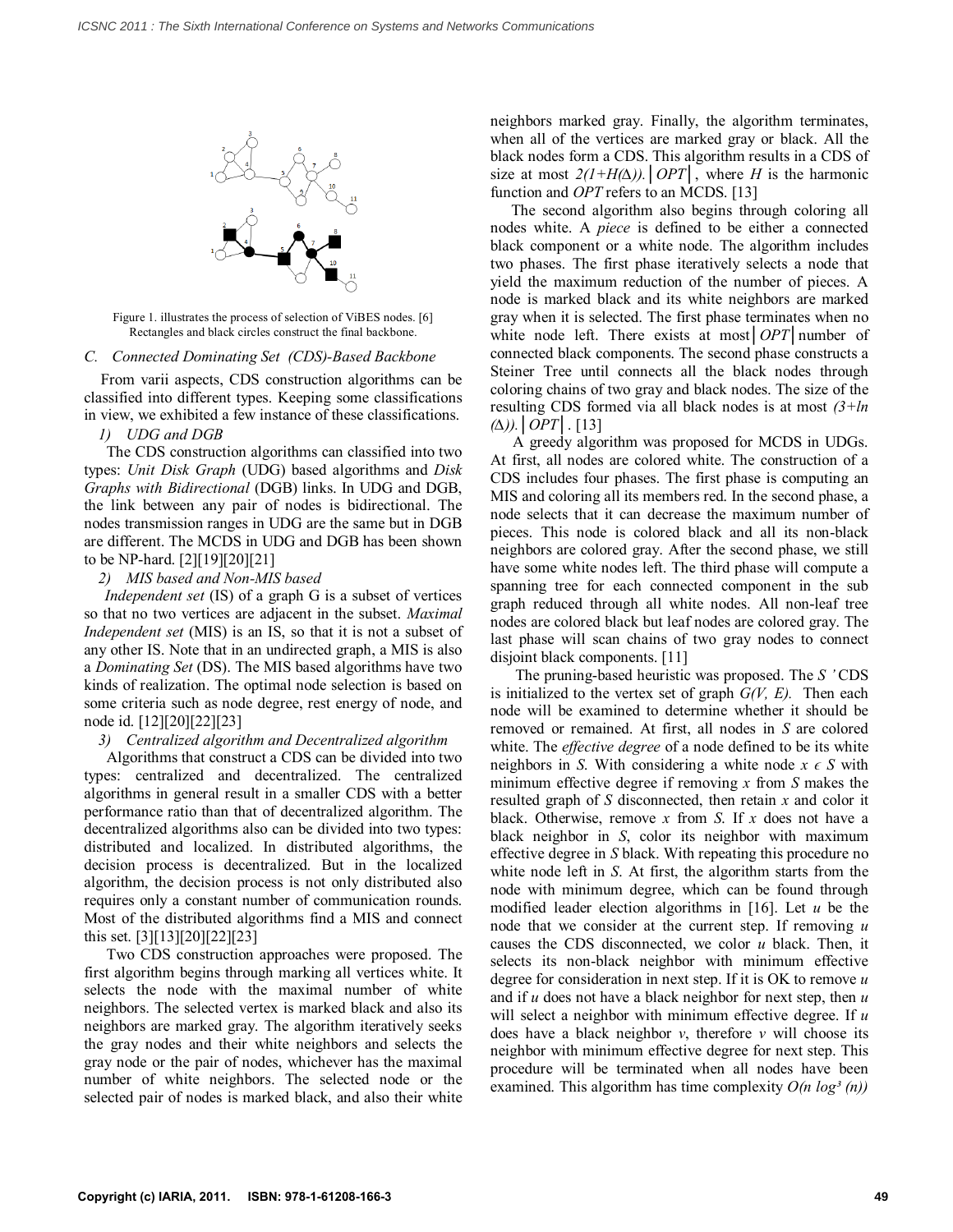But, its distributed implementation has higher message complexity. [9]

The distributed implementations of the two greedy algorithms had been proposed. The first algorithm grows one node with maximum degree to be form a CDS. Thus, a node must know the degree of all nodes in the graph. This algorithm produces a CDS with approximation ratio of *2 H(* $\Delta$ ) in *O(*|  $C$ |( $\Delta$ +|  $C$ |)) time, using the  $O(n|C|)$ messages, where the harmonic function, n is the total number of vertices, and C represents the final CDS. [12]

In the second algorithm, compute a DS and then selects additional nodes to connect the set. Then, an unmarked node compares its effective degree, with the effective degrees of all its neighbors in two-hop neighborhood. The greedy algorithm adds the node with maximum effective degree to the DS. When a DS is achieved, the first stage terminates. The second stage connects the components via a distributed minimum spanning tree algorithm. This is why that each edge is assigned a weight equal to the number of endpoints not in the DS. Finally, the nodes in the resulting spanning tree compose a CDS. This algorithm has time complexity of *O*(( $n$ +  $|C|$ ) ∆), and message complexity of *O*( $n$   $|C|$ + $m$ + *n*. log(*n*)). It have the MCDS with a ratio of  $2H(\Delta)+1$ , where *m* is the cardinality of the edge set. [12]

Two versions of an algorithm were provided to construct the DS. In these algorithms, they employ the distributed leader election algorithm [16] to construct a rooted spanning tree. Then, a labeling strategy is used to divide the nodes in the tree to be either black or gray according to their ranks (pair of its level and its id). The labeling process begins from the root node and finishes at the leaves. At first, the node with the lowest rank marks itself black and broadcasts a DOMINATOR message. According to the following rules, the marking process continues:

- "If the first message that a node receives is a DOMINATOR message, it marks itself gray and broadcasts a DOMINATEE message."[3]
- "If a node received DOMINATEE messages from all its lower rank neighbors, it marks itself black and sends a dominator message."[3]

When it reaches the leaf nodes, the marking process finishes. Just now, the set of black nodes form an MIS. In the final phase, the nodes connect in the MIS to form a CDS through INVITE and JOIN messages. Figure 2 illustrates the operation of these algorithms. Node 0 is the root of the spanning tree so that it is constructed through using the leader election algorithm. This algorithm has time complexity of *O(n)* and message complexity of *O(n.log(n))*. [3]



Figure 2. An example of Alzoubi and Wan's algorithm [3]

A completely localized algorithm was proposed to construct CDS in general graphs. At first, all vertices are unmarked. They exchange their open neighborhood information with their one-hop neighbors. Each node knows all of its two-hop neighbors. The marking process applies the following simple rule: any vertex having two unconnected neighbors so that they were marked as a dominator. At last, the set of marked vertices form a CDS, but it has a lot of redundant nodes. There are two pruning principles so that they are provided to post-process the DS. This pruning idea was expressed to the following general rule [10]. According to this rule, if it exist *k* connected neighbors with higher ids in *S* so that it can cover all *u̕* s neighbors then, a node *u* can be removed from *S*. [23]

*Connected Dominating Set-Hierarchical Graph* (CDS-HG) is a novel distributed MCDS approximation algorithm. This algorithm generates smaller CDS sizes compared with the existing algorithms. Algorithm includes of two phases. In the first phase, rule1 (Essential Node Determination) is used. According to this rule, a set of dominators select for each hierarchical level so that all nodes in the next level are dominated by these dominators. A greedy strategy is used to select the dominators for creating a small initial DS. In the second phase, rule2 is used to remove the redundant dominators. This process repeated from the lowest level to the highest level of the hierarchical graph. According to The greedy strategy that created CDS is connected. The size of generated CDS is at most *(logn│opt│),* where *n* is the number of nodes in the network and *opt* is the cardinality of a minimum DS. The computation complexity of their algorithm is  $O(n^2)$ . [25]

Because a centralized CDS algorithm is impractical for WSNs, they implemented a distributed algorithm based on competition. It includes three phases: creating the initial CDS through competition and reducing the CDS size through applying rule2 on all dominators. Respectively, the computation and message complexities of their algorithm are  $O(\theta^2)$  and  $O(\theta)$ , where  $\theta$  is the maximum number of child nodes in graph. [25]

Another algorithm is proposed for finding MCDS by using DS. DSs are connected via Steiner tree. The approximation algorithm includes of three stages. In the first stage, the DS is determined through identifying the maximum degree nodes to discover the highest cover nodes. In the second stage, connects the nodes in the DS through a Steiner tree. In third stage, this tree prunes to form the MCDS. To local repair, rule *k* [17] is used to find the nodes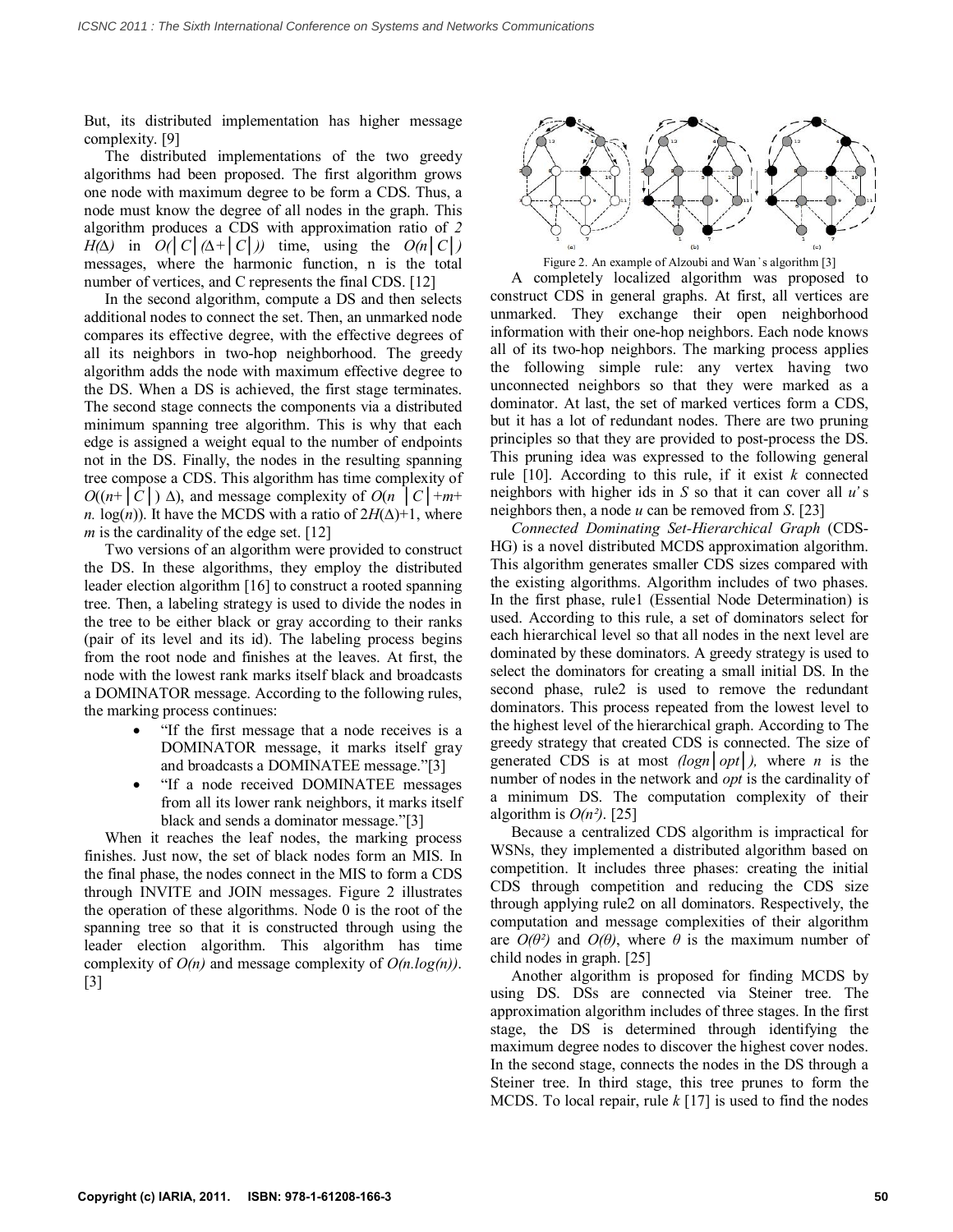so that can maintain the MCDS. Eventually in the pruning phase, redundant nodes are deleted from the CDS to obtain the MCDS. They proposed a local repair algorithm to take care of node's deletion. [20]

*Approximation Two Independent Sets based Algorithm* (ATISA) is a new method for constructing CDS. The ATISA has three stages: (1) constructing a connected set (CS), (2) constructing a CDS, and (3) pruning the redundant dominators of CDS. ATISA constructs the CDS with the smallest size compared with some famous CDS construction algorithms. The message complexity of this algorithm is *O*(n).

The ATISA has two kinds of implementations: centralized implementation and distributed implementation. The centralized algorithm consists of three stages, which are CS construction stage, CDS construction stage, and pruning stage. In the centralized algorithm, the initial node is selected randomly and then, the algorithm executed several rounds. When the first stage is ended, there are no black nodes generated in the network. The generated black node set is formed a connected set. If a white node has black neighbors, then it will select the black neighbor with the minimum id as its dominator, and also change its state into gray. If a white node only has the gray neighbors; then, it will send an invite message to the gray neighbor with the minimum id and also change its state into gray. Finally, in the second stage, constructs a CDS and all the nodes are either black or gray. At last, there is no white node left in the network. According to the third stage, if a black node with no children and also if the neighbors of the black node are all adjacent to at least two black nodes, then the black node is put into connected set. [19]

But, in the distributed implementation, all the nodes exchange their positions information with their neighbors. At first, all nodes are initialized white. After the first stage, there are white nodes, gray nodes, and black nodes. Then, in the second stage, there are black nodes, gray nodes and sometimes white nodes. According to the first stage, white nodes can change their states into gray and also gray nodes can change their states into black. At last, in the third stage, the redundant black nodes are deleted. [13]

*Energy-Aware Virtual Backbone Tree* (EVBT) is a distributed algorithm for constructing a backbone in WSN. It chooses only nodes with enough energy levels as the member of the virtual backbone. Also, it introduced a concept of threshold energy level for members of virtual backbone. Only nodes with energy levels above a predefined threshold are included in the EVBT. The EVBT can be dynamically reconstructed with changing energy levels and also changing state (on/off) of nodes. Data packet can be delivered along another EVBT, when an EVBT breaks down due depletion of energy of one or more members. All sensor nodes are fixed but, the SN is static. They used a simple graph  $G(V, E)$  to represent a WSN, where V and E represents set of all sensor node and all edges, respectively. The graph will be an undirected graph. Hence, sensor node that does not belong to the backbone is termed as *leaf node*. Every node in the network has an EVBT node. They term this EVBT node as the dominator of the corresponding leaf node. They presumed each node v knows its N (v). They check two types of vertices. A tree node is a *fixed vertex* so that it cannot be removed from the EVBT. It means that this vertex will be a part of the final solution. If energy level of *Non-fixed* vertices is not above threshold energy level or its removal does not disjoin the resulting sub graph, then *Non-fixed* vertices will be removed. Therefore, at each step of the algorithm, at least one vertex is either fixed, or removed. It is presumed that at first, all the nodes in the network form the EVBT. At last, these non-removed and fixed vertices form the EVBT. They presumed, the sink node is leader to starts execution of algorithm.

At first, the leader will check its degree. If the degree is greater than one, then it verifies whether removing itself from the graph would disjoin the sub graph. Keeping this in view, criteria for being a member of EVBT are the node must have energy level greater than the threshold energy level, and also highest degree among all the neighbors of the node. When the algorithm terminated that result of iteration is an empty set of each node. At the first iteration, this list is empty. The EVBT computed at the end of all iterations. It at once updates its list of dominators, ever when a node chooses any node as its dominator. In this algorithm, every node in the network has one virtual backbone node, which it selects as its dominator. This dominator will be parent node for that node. Any node in the network will forward its packet to its dominator. In this way the packet eventually reaches the sink node. [1]

A CDS-based backbone was constructed to support the operation of an energy efficient network. That focused on three key ideas in their design: (1) a realistic weight matrix, (2) an asymmetric communication link between pairs of nodes, and (3) a role switching technique to prolong the lifetime of the CDS backbone. This algorithm is distributed in nature. It is deterministic.

Corresponding with the weight comparison among neighbors, some suitable nodes get selected as dominators. The set of dominators is a MIS. Those selected dominators are in conjunction with some Connector nodes (dominator2 nodes), then they form the dominating set of the network. Nodes that are not part of the dominating set remain as dominates and use neighboring dominators as next hops for data communication. This algorithm presumed that all nodes know two hops away neighborhood information and they have equal transmission range. Therefore, the weight matrix used in r-CDS algorithm is:  $W_i(r_i, deg_i, id_i)$ . Node *i* is more suitable to be a dominator than neighboring node *j*, if any of the following is true: [15]

*deg (u)*- The effective node degree of node u  $r(u)$ - The number of 2-hop away neighbors

- $r(i) \leq r(j)$
- $r(i) = r(j)$  and  $deg(i) > deg(j)$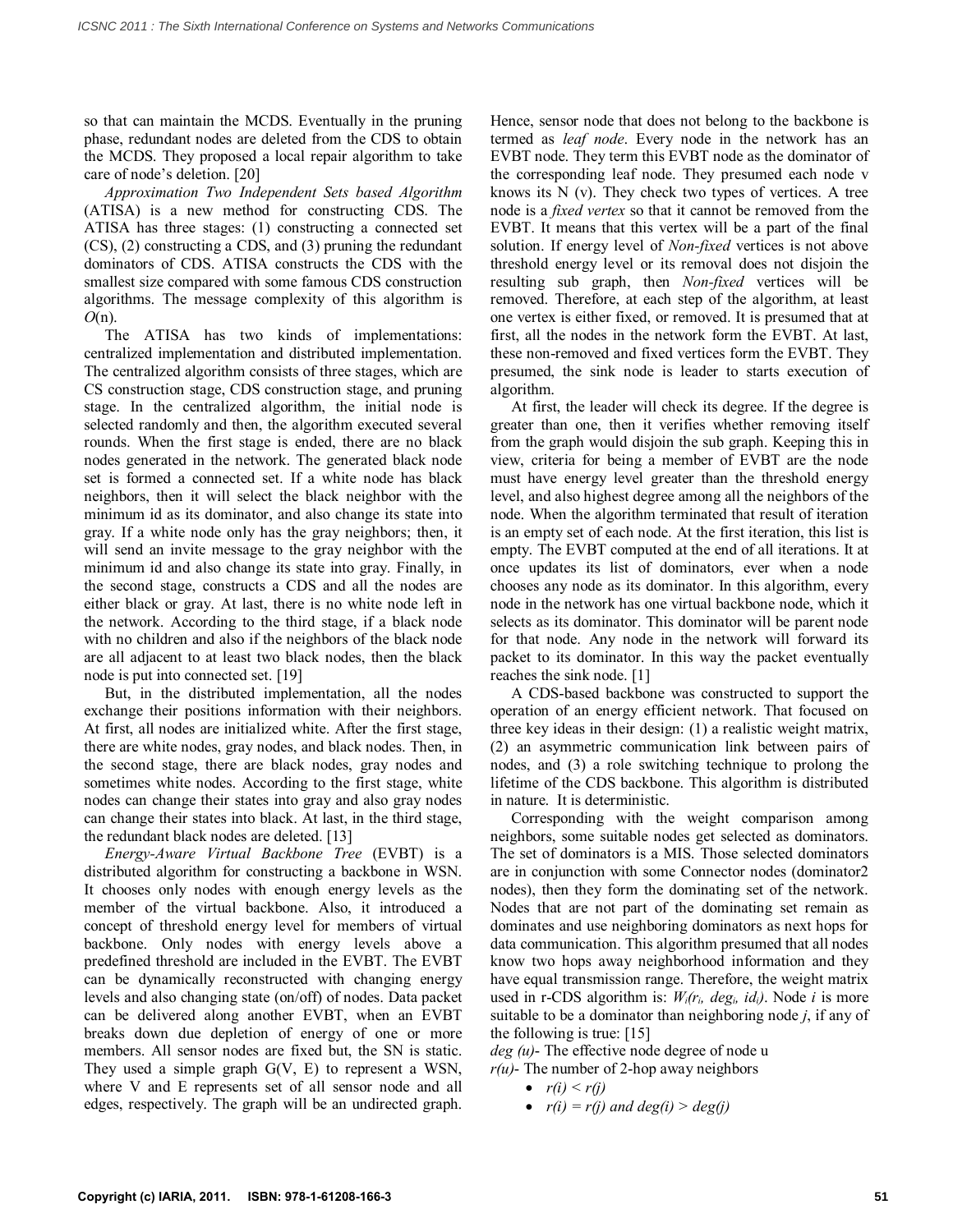# •  $r(i) = r(j)$  and  $deg(i) = deg(j)$  and  $id(i) \leq id$  (*i*)

According to this algorithm, sensor nodes in the r-CDS algorithm can have three different colors: white, gray and black. At first, all nodes are white. In continue, all nodes change their color to either black or gray. Black nodes form network backbone, but gray nodes remain as dominatees. In their algorithm, nodes can broadcast the following messages: BLACK, GRAY and d(u) messages. After each node knows about its two hop away neighborhood, all nodes broadcast their r values. A node u can become dominator1, if it wins in the weight comparison. Then, node u turns black and broadcasts a BLACK message in the neighborhood. If a white node v receives BLACK message from its neighbor u, so v becomes gray and broadcasts GRAY message. This GRAY message includes the pair (v' s id, u' s id). If a black node w receives GRAY message from a gray node v and also the id of another black node u, and if w and u are not connected yet, then v becomes dominator2 node to connect u and w. In that case, after receiving a BLACK message from a node w, if a gray node u has already received a notification so that there is a two hop away black neighbor v sent through a neighbor x and v has not been connected to w yet, then both u and x become dominator2 nodes to connect node v and node w. [15]

An intelligent backbone formation algorithm was proposed according to distributed learning automata. The worst case running time and message complexity of the backbone formation algorithm has a *1/(1-ε)* optimal size backbone. This was why that it was shown that through a proper choice of the learning rate of the algorithm, a tradeoff between the running time and message complexity of algorithm with the backbone size can be made. [2]

At its implementation, a network of the learning automata isomorphic to the UDG was used. It is formed through equipping each host to a learning automaton. At each stage of this approach, the learning automata randomly choose one of their actions so that a solution can be found in the CDS problem. The created CDS is evaluated via the random environment and also the action probability vectors of the learning automata are updated depending on the response received from the their environment. At last, in an iterative process, the learning automata converge to a common policy so that it constructs a minimum size virtual backbone for us. The network graph is presumed to be undirected. Each host has a unique id and also requires that know its neighbors' id. With comparing the results of proposed algorithm with the other of the best known CDSbased backbone formation algorithms, the results show that their algorithm always outperforms the others in terms of the backbone size and also its message overhead is only a few more than the least cost algorithm. [2]

# *D. Hybrid Algorithms*

Several backbone formation algorithms have been created so that they used from two or more categories such as clustering and CDS. We call their as *Hybrid* Algorithms. At first, these algorithms use clustering and then CDS. In blew some of algorithms have been shown.

One algorithm was proposed for constructing virtual backbone in Wireless Ad-hoc Sensor Networks. According to this algorithm, the sensor network is divided into clusters. This algorithm includes of two phases: (1) clustering nodes, (2) the CDS algorithm for intra clusters. It assumes all vertices are unmarked. Then, exchange their open neighborhood information with their one-hop neighbors. With using two pruning rules are provided to post-process the DS. If there exists a node v with higher id so that the closed neighbor set of u is a subset of the closed neighbor set of v, node u can be taken out from the CDS. [4]

*Clique Clustering* (CC) is the definition of a protocol for building and maintaining a connected backbone in WSN. In this protocol, the network is partitioned into clusters that are cliques. Thus, removing a node does not disjoin a cluster, and adding one needs simple operations for checking node acceptance to the cluster. The protocol includes three phases: (1) partitioning the network into clusters as *cliques,* (2) connection Clusters to form a backbone, (3) maintains the backbone connected. The cluster formation phase of the CC protocol produces a clustering that includes the following properties: (1) every non-cluster-head node has at least a cluster-head (2) every node in a cluster can communicate directly with every other node in the cluster, and (3) every non-cluster-head node affiliates to the cluster of the first cluster-head inviting it. In their opinion, every node knew its own unique id, its own weight and also the id and weight of each of its neighbors. [5]

The protocol is started through nodes that have the biggest weight among all their neighbors. These nodes send a message so that they will be cluster-heads. Upon receiving this message from one of its heavier neighbors, a node exchanges with the sender information. According to the received information, a cluster-head selects all smaller neighbors that can be affiliated to its own cluster so that maintaining the clique property and invites them to join it. A node decides to be a cluster-head itself, when whose heavier neighbors have joined other clusters or have finished inviting nodes and also that has not been invited to be part of any cluster. When the protocol terminates that every node belongs to a cluster being either a cluster-head or an ordinary node and also knows the role and clusterhead of all its neighbors. At last, to build these cluster connections, each cluster-head needs to know all its *neighboring cluster-heads*. With terminating the cluster formation phase, every node knows the id and weight of each neighbor and also the id and the weight of the clusterhead to which each neighbor is affiliated. Then, each node sending this information to its own cluster-head to select paths for a connected backbone. Figure 3 illustrates the final connected backbone. [5]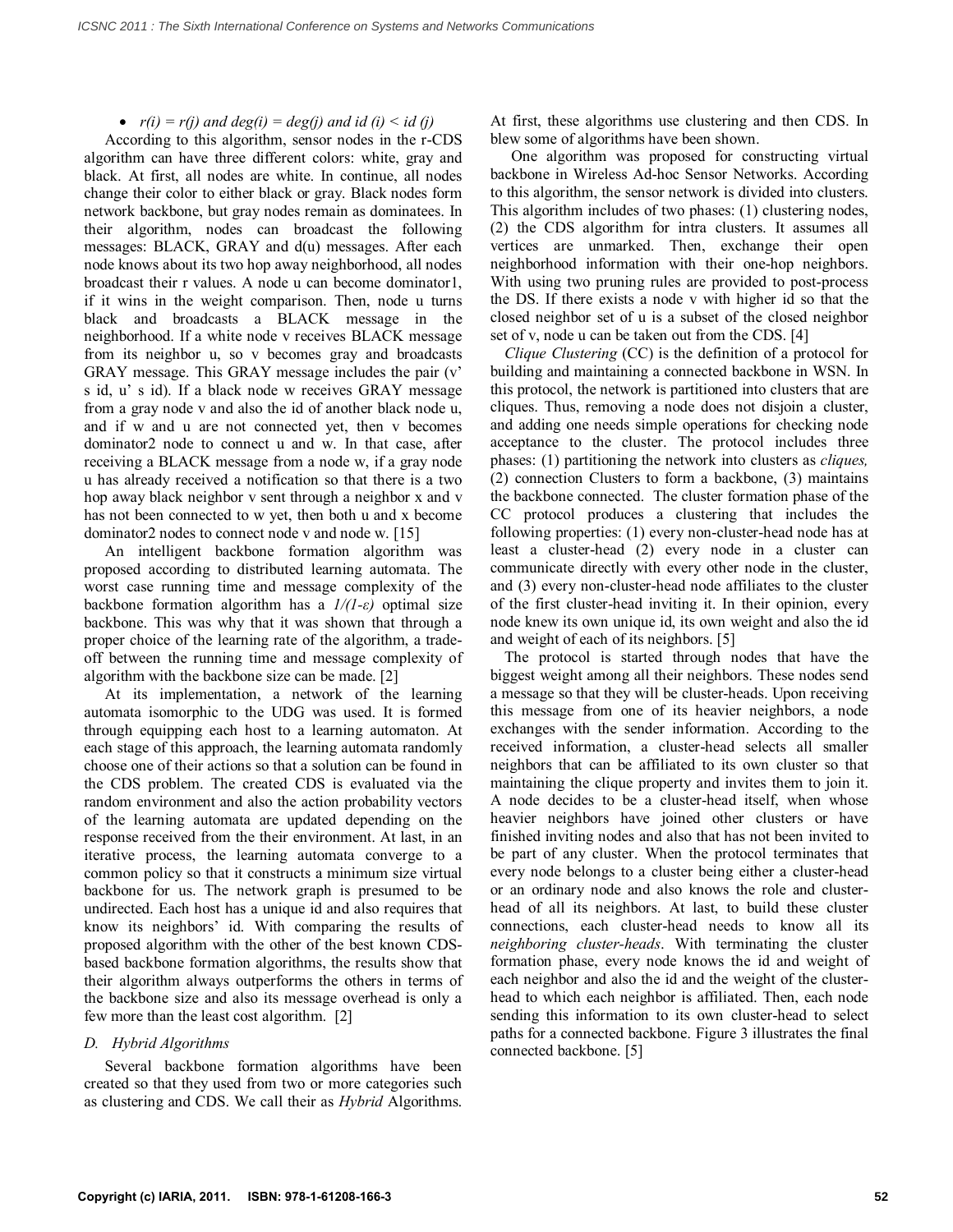

Figure 3. A WSN, the CC-induced clustering and a backbone connecting the cluster [5]

## III. COMPARISON OF SOME ALGORITHMS

We have surveyed some well-known backbone formation algorithms in term of time and message complexity. Performance comparison of some algorithms is shown in the table below. We can see that proposed algorithms in [3], [11], [20], [22] have the less time and proposed algorithms in [11], [19], [20], [25] have the less message complexity among other algorithms in this table.

Also, time complexity of proposed algorithms in [13], [25], and message complexity of proposed algorithms in [3], [22] are equal. According to the table below, time and message complexity [2] is only slightly more than the least cost algorithm.

| Ref.       | <b>Performance comparison</b>  |                  |                               |
|------------|--------------------------------|------------------|-------------------------------|
|            | <b>Approximation</b><br>factor | Time complexity  | Message complexity            |
| [2]        |                                | $O(\Delta)$      | $O(n\Delta^2)$                |
| [3]        | $8opt+1$                       | O(n)             | $O(n \log(n))$                |
| [9]        |                                | $O(n \log^3(n))$ | $O(n^2 \log^3(n))$            |
| [11]       | $147opt + 33$                  | O(n)             | O(n)                          |
| $[12]-I$   | $2H(\Delta) + 1$               | $O((n+$<br>A)    | O(n)<br>$+ m + n log(n)$<br>C |
| $[12]$ -II | $2H(\Delta)$                   | (1+<br>Oı        | O(n)                          |
| [13]       | $O(n \log(n))$                 | $O(n^2)$         | $O(n^2)$                      |
| [19]       |                                |                  | O(n)                          |
| [20]       | O(n)                           | O(n)             | O(n)                          |
| [22]       | 8opt                           | O(n)             | $O(n \log(n))$                |
| [23]       | O(n)                           | $O(\Delta^3)$    | $\Theta(m)$                   |
| [25]       |                                | $O(n^2)$         | O(n)                          |

TABLE I. PERFORMANCE COMPARISON

(*n* and *m* are the number of vertices and edges respectively, *opt* is the size of MCDS, *Δ* is the maximum degree, *│C│* is the size of the computed CDS, *H* is the harmonic function.)

#### IV. CONCLUSIONS AND FUTURE WORKS

The backbone has proven to be an effective construct within which to solve a variety of problems that arise in WSNs. In this paper, we classified backbone formation algorithms and a few instances of these classifications and proposed hybrid approaches of these classifications. Also, we have surveyed some famous backbone formation algorithms in term of time and message complexity. Significant attention has been paid to backbone formation algorithms yielding a large number of publications. Backbone construction depends on the task to be carried. A backbone reduces the communication overhead, increases the bandwidth efficiency, decreases the overall energy consumption and at last increases network effective lifetime in a WSN. The important issue that we can be reached is selection algorithm according to our use.

#### ACKNOWLEDGEMENT

We would like to thank the reviewers who helped us to improve the quality of the current paper.

#### **REFERENCES**

- [1] T. Acharya, S. Chattopadhyay, and R. Roy, "Energy-Aware Virtual Backbone Tree for Efficient Routing in Wireless Sensor Networks," in Proc. of Int. Conf. on Networking and Services, (ICNS '07), IEEE, pp. 96-102, Athens, Greece, June 19, 2007.
- [2] J. Akbari Torkestani, M. R. Meybodi, "An intelligent backbone formation algorithm for wireless ad networks based on distributed learning automata," Computer Networks 54, pp. 826–843, 2010.
- [3] K. M. Alzoubi, P. J. Wan, and O. Frieder, "New Distributed Algorithm Connected Dominating Set in Wireless Ad hoc Networks," Proceedings of the 35th Annual Hawaii International Conference on System Sciences (HICSS'02)- Vol. 9, pp. 297-304, 7 January 2002.
- [4] R. Azarderakhsh, A. H. Jahangir, and M. Keshtgary, "A New Virtual Backbone for Wireless Ad-hoc Sensor Network with Connected Dominating Set," Third Annual Conference on Wireless On-demand Network Systems and Services (WONS), pp. 191-195, 2006.
- [5] S. Basagni, R. Petroccia, and Ch. Petrioli, "Efficiently reconfigurable backbones for wireless sensor networks, Computer Communications, Vol. 31, Issue 4, pp. 668-698, 5 March 2008.
- [6] S. Basagni, M. Elia, and R. Ghosh, "ViBES: virtual backbone for energy saving in wireless sensor networks,' Military Communications Conference (MILCOM), IEEE Press, Vol. 3, pp. 1240–1246, 31 October, , 2004.
- [7] S. Basagni, "Distributed clustering for ad hoc networks, " Proceedings.IEEE, Fourth International Symposium on Parallel Architectures, Algorithms, and Networks (I-SPAN '99), pp. 310 -315 , Australia, 23 Jun 1999.
- [8] S. Basagni, A. Carosi, and Ch. Petrioli, "Sensor-DMAC: Dynamic Topology Control for Wireless Sensor Networks," In Proceedings of IEEE VTC 2004 Fall, Vol. 4, pp. 2930- 2935, Los Angeles, CA, 26 September 2004.
- S. Butenko, X. Cheng, and Carlos A. S Oliveira, and P. M. Pardalos, "A New Heuristic For The Minimum Connected Dominating Set Problem On Ad Hoc Wireless Networks, Recent Developments in Cooperative Control and Optimization, pp. 61-73, Kluwer Academic Publishers, 2004.
- [10] I. Cidon, O. Mokryn, "Propagation and Leader Election in Multihop Broadcast Environment," Proc. 12<sup>th</sup> Int. symp. Disrt. Computing, pp. 104–119, Greece, September 1998.
- [11] X. Cheng, M. Ding, and D. Chen, "An approximation algorithm for connected dominating set in ad hoc networks," Proc. of International Workshop on Theoretical Aspects of Wireless Ad Hoc, Sensor, and Peer-to-Peer Networks (TAWN), 2004.
- [12] B. Das, V. Bharghavan, "Routing in Ad-Hoc Networks Using Minimum Connected Dominating Sets *International Conference on Communications*. IEEE Int. Conf. Communications (ICC 97), Vol. 1, pp. 376-380, Montreal, Canada , June 1997.
- [13] S. Guha and S. Khuller, "Approximation algorithms for connected dominating sets," Algorithmica, 20(4), pp. 374- 387, April 1998.